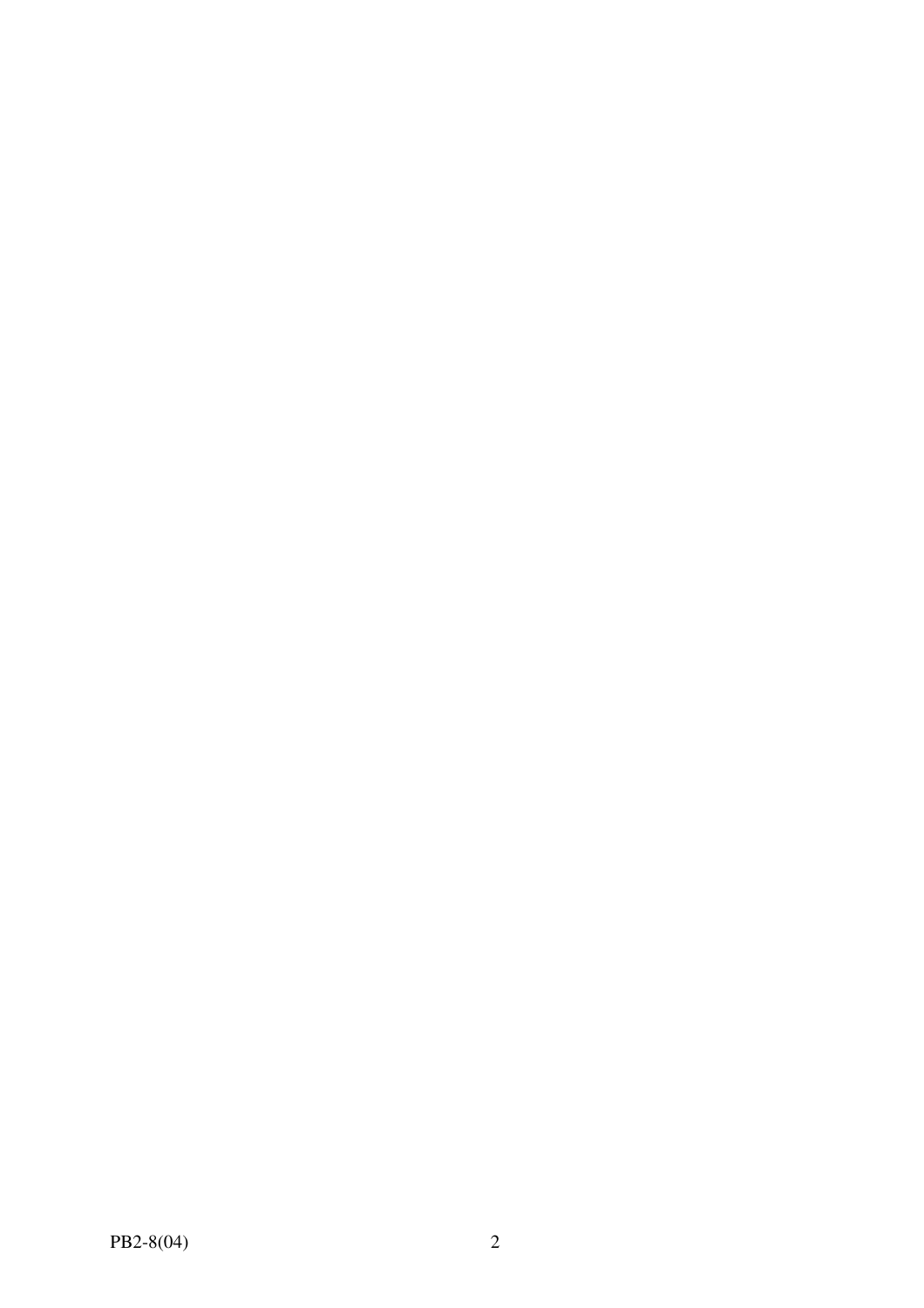# **PB2-8 (04)**

## **FLDWARN for the Tully and Murray Rivers**

### **1 December 2010 to 31 January 2011**

TO::BOM628

IDQ20720

Australian Government Bureau of Meteorology Queensland

FLOOD WARNING FOR THE TULLY AND MURRAY RIVERS AND ADJACENT COASTAL RIVERS Issued at 8:53 AM on Thursday the 23rd of December 2010 by the Bureau of Meteorology, Brisbane.

Heavy rainfall overnight and this morning has caused fast river rises and minor flooding in the Tully River and adjacent coastal rivers including the Mulgrave River and along the lower Herbert River in the Abergowrie area and in the Stone River at Peacock Siding.

Minor flood levels are rising in the lower Tully River at Euramo, with further river levels expected with the onset of continued heavy rainfall. River levels on the Murray River at Murray Flats are expected to reach the minor flood level during Thursday.

The heaviest rainfall totals recorded since 9am Wednesday include Abergowrie Bridge 260mm, Peacock Siding 149mm, and generally in excess of 100mm across the coastal areas between Ingham and Gordonvale.

Minor flooding is occurring at Euramo on the Tully River, with renewed rises occurring with the heavy rainfall during Thursday morning. At 8.30am Thursday, the river level at Euramo was 6.19 metres and rising with minor flooding, which is about . This level is about 2.5 metres below the level of the Bruce Highway (8.7 metres).

Minor flooding is rising along the Mulgrave River between The Fisheries and Peets Bridge, with river levels expected to remain below minor at Gordonvale. River rises are also occurring along the lower Russell River in the Clyde Road area.

Weather Forecast: Scattered showers, rain areas and isolated thunderstorms. Local moderate to heavy falls possible.

Next Issue: The next warning will be issued at about midday Thursday.

Latest River Heights: Tully R at Tully Gorge N.P.  $*$  1.76m rising 02:00 AM THU 23/12/10 Tully R at Bolinda Estate # 1.6m rising 07:32 AM THU 23/12/10 Tully R at Euramo # 6.19m steady 08:29 AM THU 23/12/10 Murray R at Upper Murray # 5.77m rising 08:32 AM THU 23/12/10 Murray R at Murray Flats # 5.36m rising 08:10 AM THU 23/12/10 Meunga Ck at Meunga Ck # 0.04m rising 08:16 AM THU 23/12/10 Clump Point tide \* 1.99m rising 07:10 AM THU 23/12/10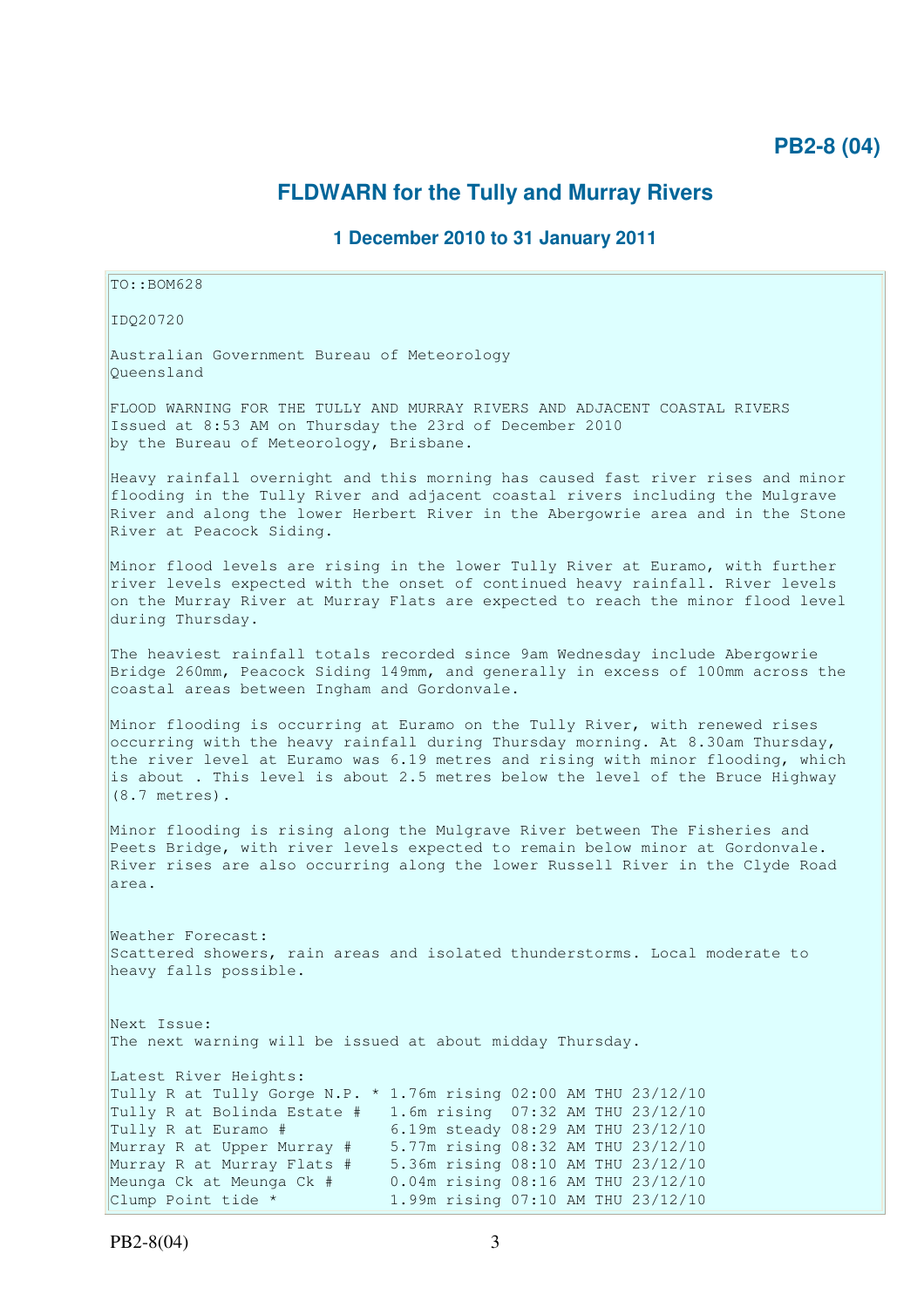Cardwell tide \* 1.59m rising 06:10 AM THU 23/12/10 Mulgrave R at The Fisheries # 3.6m falling 08:48 AM THU 23/12/10 Mulgrave R at Peets Bridge # 5.15m rising 08:44 AM THU 23/12/10 Mulgrave R at Gordonvale # 11.26m rising 08:46 AM THU 23/12/10 Russell R at Bucklands \* 4.49m rising 08:20 AM THU 23/12/10 Ruigiave R at Gordonvare "<br>Russell R at Bucklands \* " 4.49m rising 08:20 AM THU 23/12/10<br>Russell R at Clyde Rd# -0.24m rising 08:27 AM THU 23/12/10  $\star$ ,# denotes automatic station.

Warnings and River Height Bulletins are available at http://www.bom.gov.au/hydro/flood/qld . Flood Warnings are also available on telephone 1300 659 219 at a low call cost of 27.5 cents, more from mobile, public and satellite phones.

TO::BOM628 IDQ20720 Australian Government Bureau of Meteorology Queensland FLOOD WARNING FOR THE TULLY AND MURRAY RIVERS AND ADJACENT COASTAL RIVERS Issued at 12:05 PM on Thursday the 23rd of December 2010 by the Bureau of Meteorology, Brisbane. River rises and minor flooding continues in the Tully and Murray Rivers and adjacent coastal rivers including the Mulgrave and Russell Rivers. Further heavy rainfall is forecast which may result in higher levels going into the weekend. Minor flooding continues to rise on the Tully River at Euramo, with a minor flood peak expected overnight Thursday. At 11.30am Thursday, the river level at Euramo was 6.44 metres and rising, which is about 2.2 metres below the level of the Bruce Highway (8.7 metres). Minor flooding is nearing a peak on the Murray River at Upper Murray, with river rises continuing downstream at Murray Flats and minor flooding expected to develop overnight Thursday and during Friday. Further forecast heavy rainfall may result in higher river levels and possible moderate flooding during the next 24 hours. A flood warning is current for the lower Herbert River catchment. Minor flooding continues along the Mulgrave River between The Fisheries and Peets Bridge, with river levels expected to peak at about the minor flood level of 12 metres at Gordonvale during Thursday afternoon. River rises continue along the lower Russell River. Predicted River Heights/Flows: Tully River at: Euramo Minor flood peak to about 7.0 overnight Thursday. Murray River at: Murray Flats Minor flooding to develop overnight Thursday.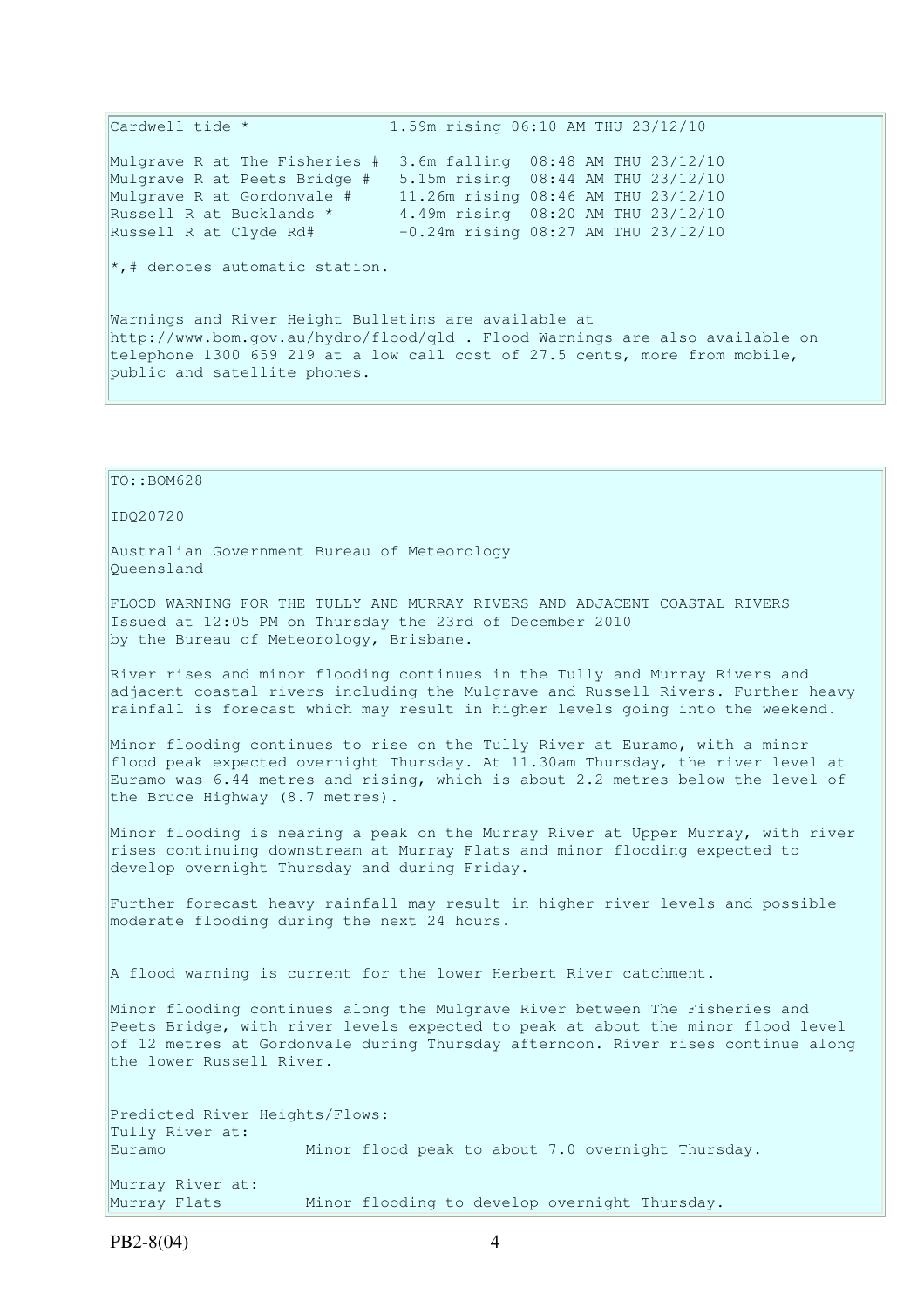Weather Forecast: Scattered showers and thunderstorms. Rain areas with possible local moderate to heavy falls. Next Issue: The next warning will be issued at about 4pm Thursday. Latest River Heights: Tully R at Tully Gorge N.P.  $*$  2.03m rising 08:00 AM THU 23/12/10 Tully R at Bolinda Estate  $\#$  1.7m rising 10:28 AM THU 23/12/10<br>Tully R at Euramo  $\#$  6.44m steady 11:29 AM THU 23/12/10 Tully R at Euramo # 6.44m steady 11:29 AM THU 23/12/10 Murray R at Upper Murray # 6.52m rising 11:32 AM THU 23/12/10 Murray R at Murray Flats # 5.61m rising 10:59 AM THU 23/12/10 Meunga Ck at Meunga Ck # 0.17m steady 11:33 AM THU 23/12/10 Clump Point tide \* 3.2m falling 11:00 AM THU 23/12/10 Cardwell tide \* 3.73m steady 11:10 AM THU 23/12/10 Mulgrave R at The Fisheries # 3.35m rising 11:27 AM THU 23/12/10 Mulgrave R at Peets Bridge # 5.1m falling 11:43 AM THU 23/12/10 Mulgrave R at Gordonvale # 11.81m rising 11:11 AM THU 23/12/10 Russell R at Bucklands \* 5.16m rising 11:30 AM THU 23/12/10 Russell R at Clyde Rd# -0.04m rising 10:40 AM THU 23/12/10  $\star$ ,# denotes automatic station. Warnings and River Height Bulletins are available at http://www.bom.gov.au/hydro/flood/qld . Flood Warnings are also available on telephone 1300 659 219 at a low call cost of 27.5 cents, more from mobile, public and satellite phones.

### TO::BOM628

IDQ20720

Australian Government Bureau of Meteorology Queensland

FLOOD WARNING FOR THE TULLY AND MURRAY RIVERS AND ADJACENT COASTAL RIVERS Issued at 3:34 PM on Thursday the 23rd of December 2010 by the Bureau of Meteorology, Brisbane.

Minor flooding continues in the Tully River at Euramo and in the Mulgrave River at The Fisheries.

The rainfall has eased during Thursday with less than 10mm recorded since 9am Thursday. However further heavy rainfall is forecast for the coastal areas between Ingham and Cairns which may result in renewed rises and higher levels going into the weekend.

River rises have peaked on the Tully River at Bolinda Estate, with minor flooding continuing to rise downstream at Euramo where a minor flood peak is expected overnight Thursday. At 2.30am Thursday, the river level at Euramo was 6.64 metres and rising, which is about 2.1 metres below the level of the Bruce Highway (8.7 metres).

River levels have eased below minor on the Murray River at Upper Murray during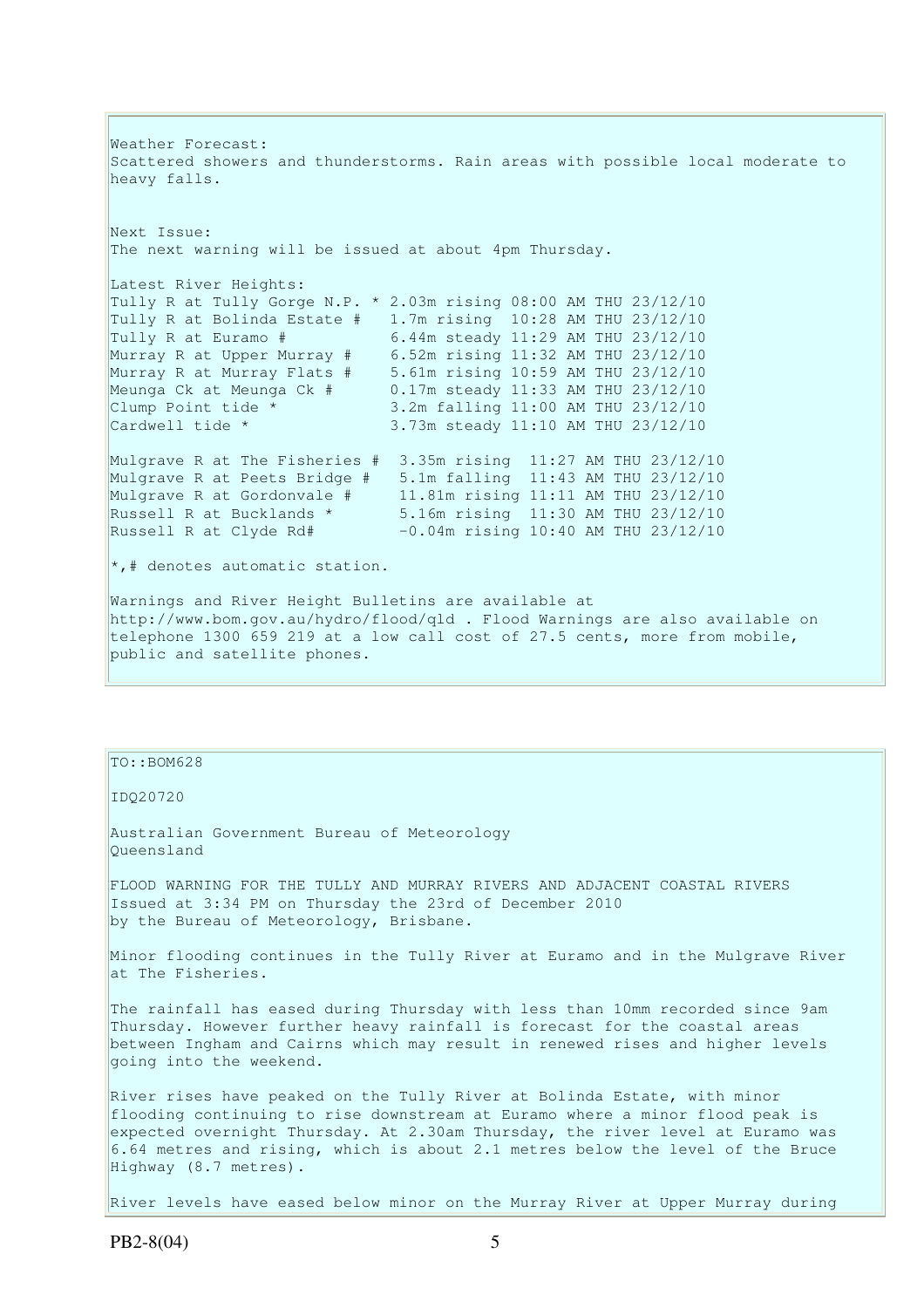Thursday afternoon, with river rises continuing downstream at Murray Flats but remaining below minor flood level. Further forecast heavy rainfall may result in renewed rises and higher river levels during the next 24 hours. A flood warning is current for the lower Herbert River catchment. River levels continue to ease along the Mulgrave River with minor flooding occurring at The Fisheries during Thursday afternoon. River levels have commenced to ease on the Russell River at Bucklands, whilst some small rises continue downstream at Clyde Road. Predicted River Heights/Flows: Tully River at: Euramo Minor flood peak to about 7.0 overnight Thursday. Weather Forecast: Scattered showers and thunderstorms. Rain areas with possible local moderate to heavy falls. Next Issue: The next warning will be issued at about 8pm Thursday. Latest River Heights: Tully R at Tully Gorge N.P. \* 2.23m falling 02:50 PM THU 23/12/10 Tully R at Bolinda Estate # 1.7m falling 02:45 PM THU 23/12/10 Tully R at Euramo # 6.64m rising 02:28 PM THU 23/12/10 Murray R at Upper Murray # 5.87m falling 03:20 PM THU 23/12/10 Murray R at Murray Flats # 5.86m steady 02:53 PM THU 23/12/10 Meunga Ck at Meunga Ck # 0.02m falling 03:18 PM THU 23/12/10 Clump Point tide \* 1.75m steady 03:00 PM THU 23/12/10 Cardwell tide \* 1.76m falling 03:10 PM THU 23/12/10 Mulgrave R at The Fisheries # 2.7m falling 03:12 PM THU 23/12/10 Mulgrave R at Peets Bridge # 4.6m rising 03:23 PM THU 23/12/10 Mulgrave R at Gordonvale # 11.46m falling 03:14 PM THU 23/12/10 Russell R at Bucklands \* 5.06m falling 02:40 PM THU 23/12/10 Russell R at Clyde Rd# 0.16m rising 03:09 PM THU 23/12/10  $\star$ ,# denotes automatic station. Warnings and River Height Bulletins are available at http://www.bom.gov.au/hydro/flood/qld . Flood Warnings are also available on telephone 1300 659 219 at a low call cost of 27.5 cents, more from mobile, public and satellite phones.

TO::BOM628

IDQ20720

Australian Government Bureau of Meteorology Queensland

FLOOD WARNING FOR THE TULLY RIVER.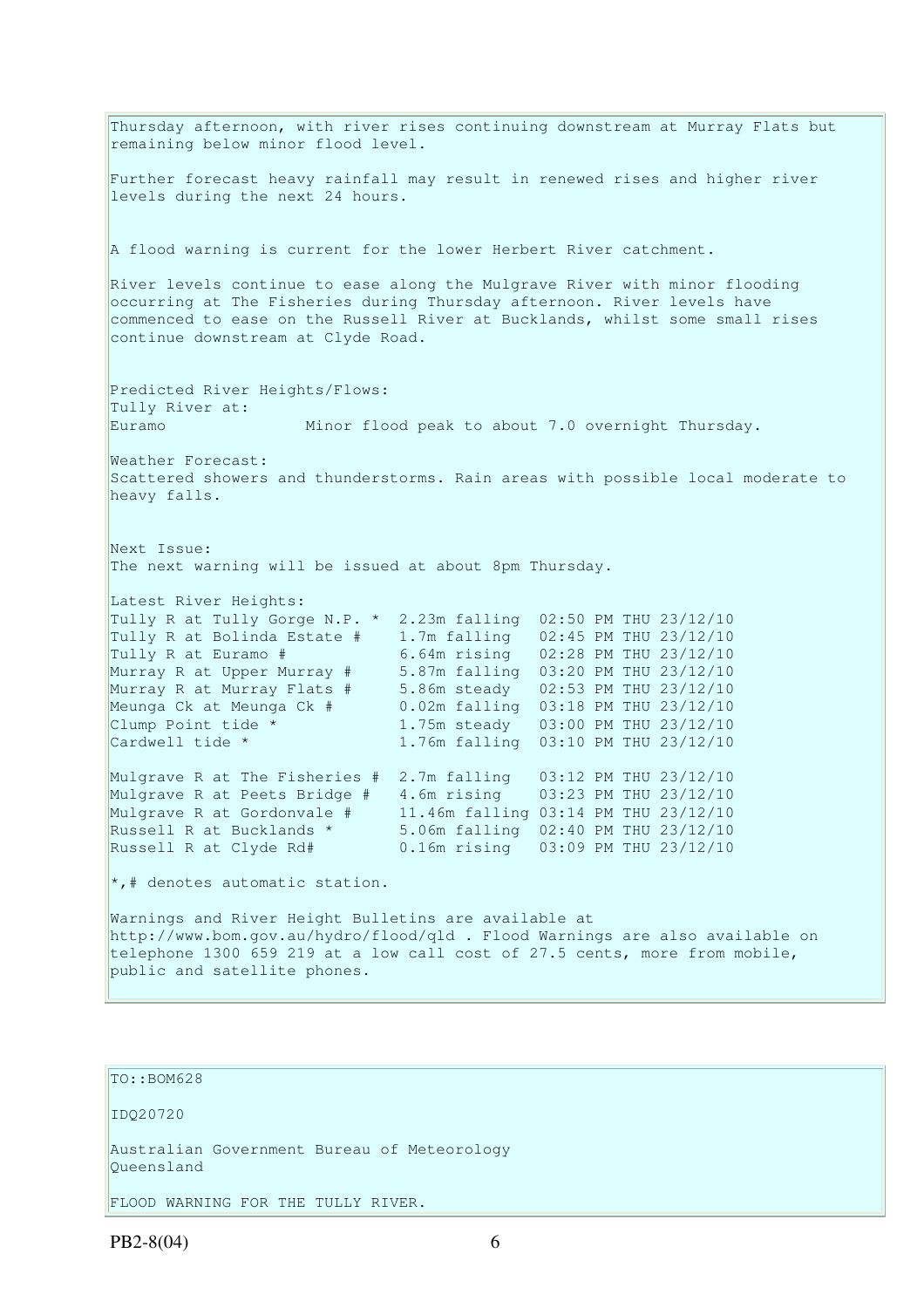Issued at 5:44 PM on Thursday the 23rd of December 2010 by the Bureau of Meteorology, Brisbane. Minor flooding continues in the Tully River at Euramo where a flood peak of around 7 metres is expected overnight. Further heavy rainfall is forecast for the coastal areas between Ingham and Cairns tonight which may result in renewed rises. A flood warning is current for the lower Herbert River catchment. Predicted River Heights/Flows: Tully River at: Euramo Minor flood peak to about 7.0 overnight Thursday. Next Issue: The next warning will be issued at about 7:30am Friday. Latest River Heights: Tully R at Tully Gorge N.P. \* 2.23m falling 02:50 PM THU 23/12/10 Tully R at Bolinda Estate # 1.7m falling 02:45 PM THU 23/12/10 Tully R at Euramo 6.24m rising 07:00 AM THU 23/12/10 Tully R at Euramo # 6.69m rising 03:38 PM THU 23/12/10 Tully R at Euramo \* 6.68m rising 02:40 PM THU 23/12/10 Murray R at Upper Murray # 5.47m falling 04:46 PM THU 23/12/10 Murray R at Upper Murray \* 5.97m falling 02:40 PM THU 23/12/10 Murray R at Murray Flats # 5.96m rising 04:24 PM THU 23/12/10 Meunga Ck at Meunga Ck # 0.02m steady 04:48 PM THU 23/12/10 Clump Point tide \* 1.41m falling 04:30 PM THU 23/12/10 Cardwell tide \* 1.53m falling 04:20 PM THU 23/12/10 \*automatic station Warnings and River Height Bulletins are available at http://www.bom.gov.au/hydro/flood/qld . Flood Warnings are also available on telephone 1300 659 219 at a low call cost of 27.5 cents, more from mobile, public and satellite phones.

TO::BOM628 IDQ20720 Australian Government Bureau of Meteorology Queensland FINAL FLOOD WARNING FOR THE TULLY RIVER Issued at 6:48 AM on Friday the 24th of December 2010 by the Bureau of Meteorology, Brisbane. Minor flooding has peaked on the Tully River at Euramo and continues to ease during Friday morning. Further heavy rainfall is forecast for the coastal areas between Ingham and Cairns during the next few days which may result in renewed rises. A minor flood peak to 6.83 metres was recorded at 10.30pm Thursday on the Tully River at Euramo. River levels continue to ease on the Tully and Murray Rivers during Friday morning.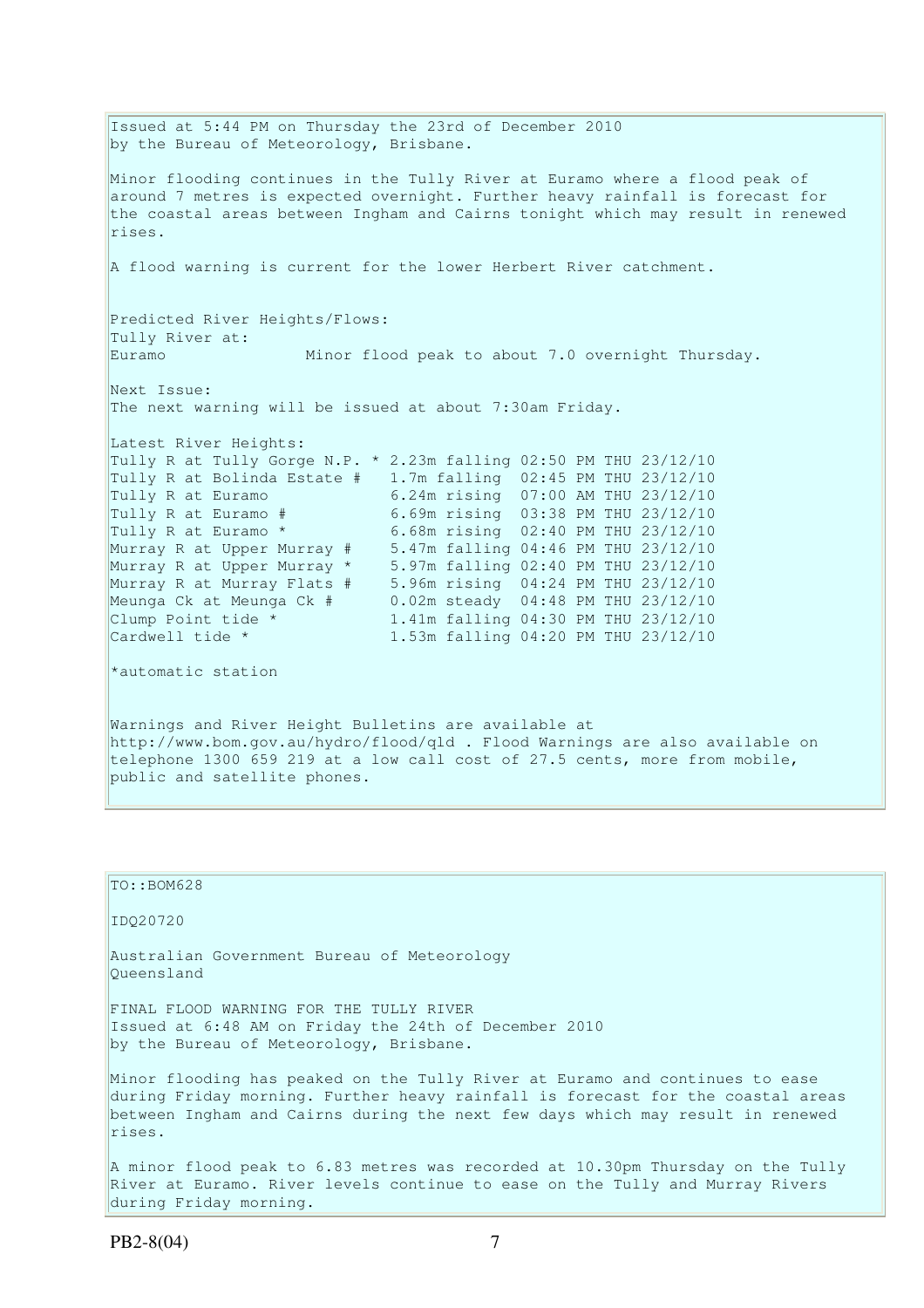A flood warning is current for the lower Herbert River catchment. Weather Forecast: Rain areas, showers and thunderstorms with local moderate to heavy falls. Next Issue: This is the final warning. River Height Bulletins will continue to be issued. Latest River Heights: Tully R at Tully Gorge N.P. \* 1.66m falling 05:00 AM FRI 24/12/10 Tully R at Bolinda Estate # 1m falling 05:59 AM FRI 24/12/10 Tully R at Euramo # 6.64m falling 05:36 AM FRI 24/12/10 Murray R at Upper Murray # 4.07m steady 06:13 AM FRI 24/12/10 Murray R at Murray Flats # 6.51m rising 06:06 AM FRI 24/12/10 Meunga Ck at Meunga Ck # -0.03m steady 05:37 AM FRI 24/12/10 Clump Point tide \* 1.22m rising 06:10 AM FRI 24/12/10 Cardwell tide \* 1.28m rising 06:20 AM FRI 24/12/10 \*,# denotes automatic station. Warnings and River Height Bulletins are available at http://www.bom.gov.au/hydro/flood/qld . Flood Warnings are also available on telephone 1300 659 219 at a low call cost of 27.5 cents, more from mobile, public and satellite phones.

| $TO: BOM628$                                                                                                                                                                                                                                                                                                                                                                                                                 |
|------------------------------------------------------------------------------------------------------------------------------------------------------------------------------------------------------------------------------------------------------------------------------------------------------------------------------------------------------------------------------------------------------------------------------|
| ID020720                                                                                                                                                                                                                                                                                                                                                                                                                     |
| Australian Government Bureau of Meteorology<br>Oueensland                                                                                                                                                                                                                                                                                                                                                                    |
| FLOOD WARNING FOR THE TULLY AND MURRAY RIVERS AND ADJACENT COASTAL STREAMS<br>Issued at 10:29 PM on Friday the 24th of December 2010<br>by the Bureau of Meteorology, Brisbane.                                                                                                                                                                                                                                              |
| Some moderate to heavy rain tonight is causing the commencement of renewed river<br>rises in the Tully and Murray Rivers. Although river levels are currently only<br>around minor flood level, with the forecast heavy rains, continued river rises<br>to possible moderate flood levels are likely during Saturday. Some localised and<br>flash flooding is expected to continue throughout the area tonight and Saturday. |
| Next Issue:<br>The next warning will be issued at about 8am Saturday or earlier if required.                                                                                                                                                                                                                                                                                                                                 |
| Latest River Heights:                                                                                                                                                                                                                                                                                                                                                                                                        |
| Tully R at Euramo # 6.29m rising 09:41 PM FRI 24/12/10<br>Murray R at Upper Murray # 4.82m rising 10:07 PM FRI 24/12/10<br>Murray R at Murray Flats # 6.86m rising 09:28 PM FRI 24/12/10                                                                                                                                                                                                                                     |
| Warnings and River Height Bulletins are available at<br>http://www.bom.gov.au/hydro/flood/qld . Flood Warnings are also available on<br>telephone 1300 659 219 at a low call cost of 27.5 cents, more from mobile,<br>public and satellite phones.                                                                                                                                                                           |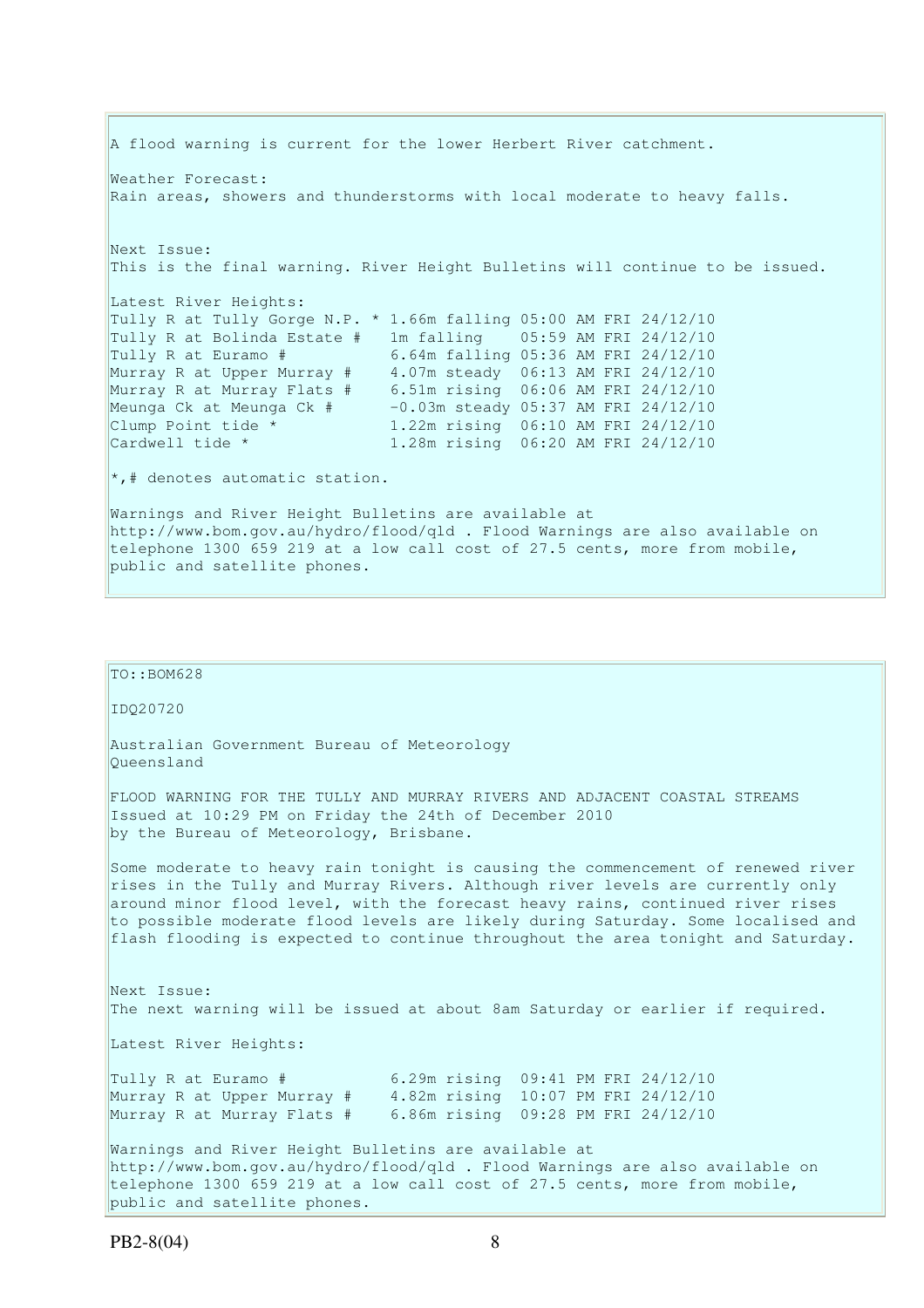TO::BOM628 IDQ20720 Australian Government Bureau of Meteorology Queensland FLOOD WARNING FOR THE TULLY AND MURRAY RIVERS Issued at 5:52 AM on Saturday the 25th of December 2010 by the Bureau of Meteorology, Brisbane. Heavy rainfall associated with Cyclone Tasha is continuing in the Tully and Murray areas causing renewed river rises. Minor flooding is rising fast at Bolinda Estate and flood levels are Euramo are forecast to increase to at least 7.5 metres during Sunday. Minor flooding will continue to rise this morning along the Murray River with moderate flood levels possible at Murray Flats. Further rises are likely while rainfall continues. Next Issue: The next warning will be issued at about 11am Saturday or earlier if required. Latest River Heights: Tully R at Tully Gorge N.P. \* 2.91m falling 02:30 AM SAT 25/12/10 Tully R at Bolinda Estate # 3.75m rising 05:35 AM SAT 25/12/10 Tully R at Euramo 6.24m rising 06:00 PM FRI 24/12/10 Tully R at Euramo # 6.99m rising 05:35 AM SAT 25/12/10 Tully R at Euramo \* 6.7m rising 02:20 AM SAT 25/12/10 Murray R at Upper Murray # 5.87m rising 05:20 AM SAT 25/12/10 Murray R at Upper Murray \* 5.66m rising 02:40 AM SAT 25/12/10 Murray R at Murray Flats # 7.06m rising 04:23 AM SAT 25/12/10 Meunga Ck at Meunga Ck # 0.13m steady 04:21 AM SAT 25/12/10 Clump Point tide \* 1.42m steady 05:00 AM SAT 25/12/10 Cardwell tide \* 1.65m steady 05:10 AM SAT 25/12/10 \*automatic station Warnings and River Height Bulletins are available at http://www.bom.gov.au/hydro/flood/qld . Flood Warnings are also available on telephone 1300 659 219 at a low call cost of 27.5 cents, more from mobile, public and satellite phones.

TO::BOM628

IDQ20720

Australian Government Bureau of Meteorology Queensland

FLOOD WARNING FOR THE TULLY AND MURRAY RIVERS Issued at 11:17 AM on Saturday the 25th of December 2010 by the Bureau of Meteorology, Brisbane.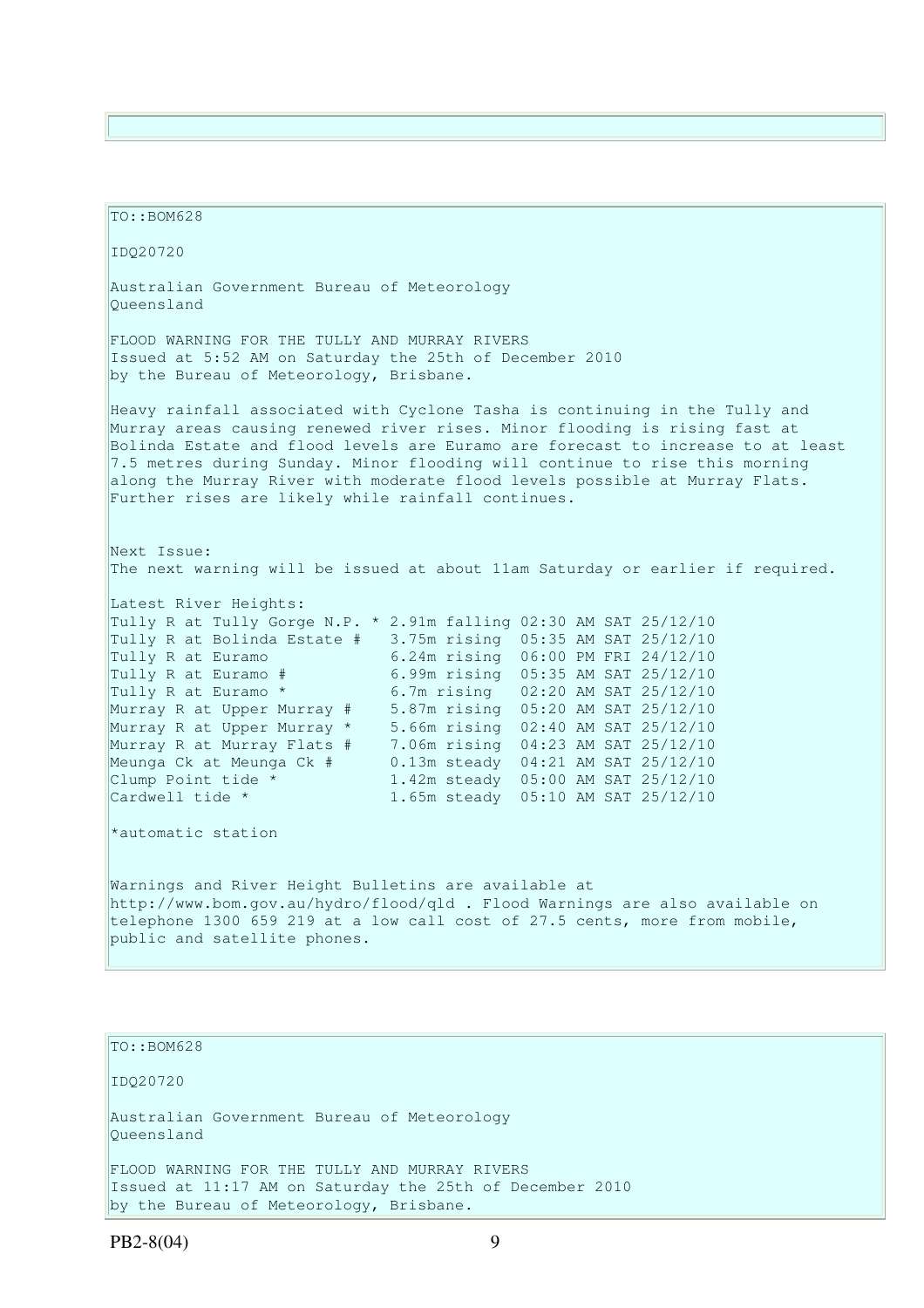Heavy rainfall associated with Cyclone Tasha has resulted in river level rises this morning. Moderate flood levels have peaked at Bolinda Estate and flood levels at Euramo are forecast to increase to at least 8.5 metres during Sunday. Major flood levels continue to rise at at Upper Murray where a peak is expected of up to 10 metres in the next few hours. Downstream at Murray Flats, a moderate flood peak is expected with levels remaining around minor to moderate flood levels until at least Tuesday. Next Issue: The next warning will be issued at about 6pm Saturday. Latest River Heights: Tully R at Tully Gorge N.P. \* 5.74m rising 08:50 AM SAT 25/12/10 Tully R at Bolinda Estate # 5.55m falling 10:57 AM SAT 25/12/10 Tully R at Euramo 7.19m rising 06:00 AM SAT 25/12/10<br>Tully R at Euramo # 7.69m rising 10:42 AM SAT 25/12/10 Tully R at Euramo # 7.69m rising 10:42 AM SAT 25/12/10 Tully R at Euramo \* 7.56m rising 09:20 AM SAT 25/12/10 Murray R at Upper Murray # 9.17m rising 10:58 AM SAT 25/12/10 Murray R at Upper Murray \* 8.38m rising 09:20 AM SAT 25/12/10 Murray R at Murray Flats # 7.31m rising 09:39 AM SAT 25/12/10 Meunga Ck at Meunga Ck # 0.55m rising 10:59 AM SAT 25/12/10 Clump Point tide \* 2.93m rising 10:10 AM SAT 25/12/10 Cardwell tide \* 3.21m rising 10:10 AM SAT 25/12/10 \*automatic station Warnings and River Height Bulletins are available at http://www.bom.gov.au/hydro/flood/qld . Flood Warnings are also available on telephone 1300 659 219 at a low call cost of 27.5 cents, more from mobile,

#### public and satellite phones.

#### TO::BOM628

IDQ20720

Australian Government Bureau of Meteorology Queensland

FLOOD WARNING FOR THE TULLY AND MURRAY RIVERS Issued at 5:41 PM on Saturday the 25th of December 2010 by the Bureau of Meteorology, Brisbane.

River levels have eased below minor on the Tully River at Bolinda Estate. Moderate flood levels continue to slowly rise downstream at Euramo where levels are forecast to peak around 8.6 metres during Sunday morning.

Minor flooding continues to ease in the Upper Murray River, while moderate flood levels are rising slowly downstream at Murray Flats where a moderate flood peak is expected during Sunday.

River levels are expected to remain below the level of the Bruce Highway overnight and during Sunday.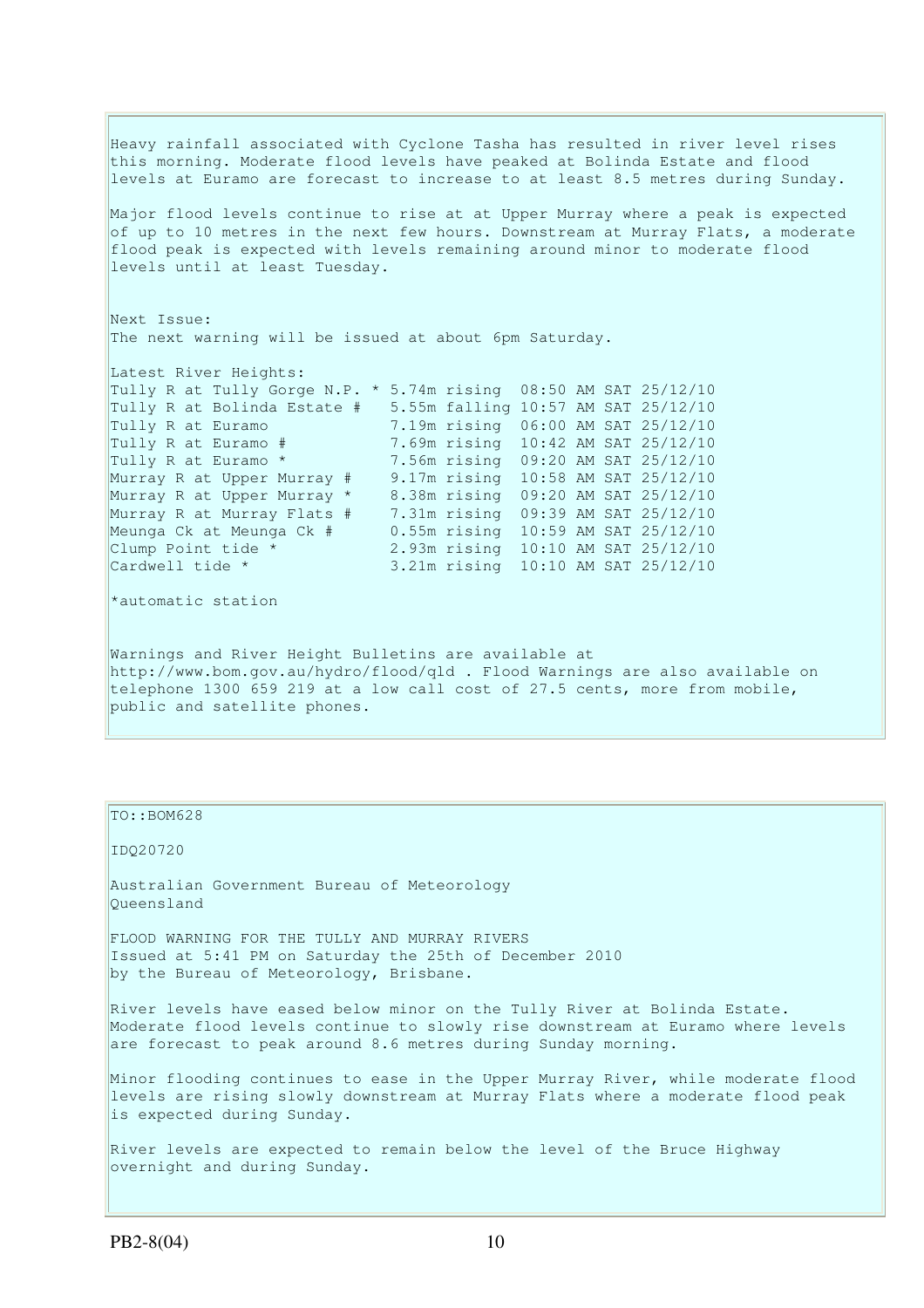Predicted River Heights/Flows: Tully River at: Euramo Moderate flood peak to about 8.6 metres during Sunday morning. Weather Forecast: A few monsoonal showers. Next Issue: The next warning will be issued at about 8am Sunday. Latest River Heights: Tully R at Tully Gorge N.P. \* 3.26m falling 02:50 PM SAT 25/12/10 Tully R at Bolinda Estate # 2.65m falling 05:18 PM SAT 25/12/10 Tully R at Euramo # 8.19m rising 04:46 PM SAT 25/12/10 Murray R at Upper Murray # 7.12m falling 05:19 PM SAT 25/12/10 Murray R at Murray Flats # 7.51m rising 04:36 PM SAT 25/12/10 Meunga Ck at Meunga Ck # 0.06m falling 05:10 PM SAT 25/12/10 Clump Point tide  $*$  2.17m falling 04:00 PM SAT 25/12/10 Cardwell tide \* 2.43m falling 04:10 PM SAT 25/12/10  $\star$ ,# denotes automatic station. Warnings and River Height Bulletins are available at http://www.bom.gov.au/hydro/flood/qld . Flood Warnings are also available on telephone 1300 659 219 at a low call cost of 27.5 cents, more from mobile, public and satellite phones.

| $TO: BOM628$                                                                                                                                                                                                               |
|----------------------------------------------------------------------------------------------------------------------------------------------------------------------------------------------------------------------------|
| ID020720                                                                                                                                                                                                                   |
| Australian Government Bureau of Meteorology<br>Oueensland                                                                                                                                                                  |
| FLOOD WARNING FOR THE TULLY AND MURRAY RIVERS<br>Issued at 6:19 AM on Sunday the 26th of December 2010<br>by the Bureau of Meteorology, Brisbane.                                                                          |
| Moderate flood levels are currently peaking in the Tully River at Euramo, where<br>at 5.30am Sunday the river level at Euramo was 8.49 metres and steady. Higher<br>levels are possible but dependent on further rainfall. |
| Moderate flood levels are rising slowly in the Murray River at Murray Flats<br>where a moderate flood peak is expected during Sunday afternoon and remain high<br>until Tuesday.                                           |
| River levels are expected to remain below the level of the Bruce Highway during<br>Sunday.                                                                                                                                 |
| Weather Forecast:<br>Scattered monsoonal showers and isolated thunderstorms.                                                                                                                                               |
| Next Issue:<br>The next warning will be issued at about 4pm Sunday.                                                                                                                                                        |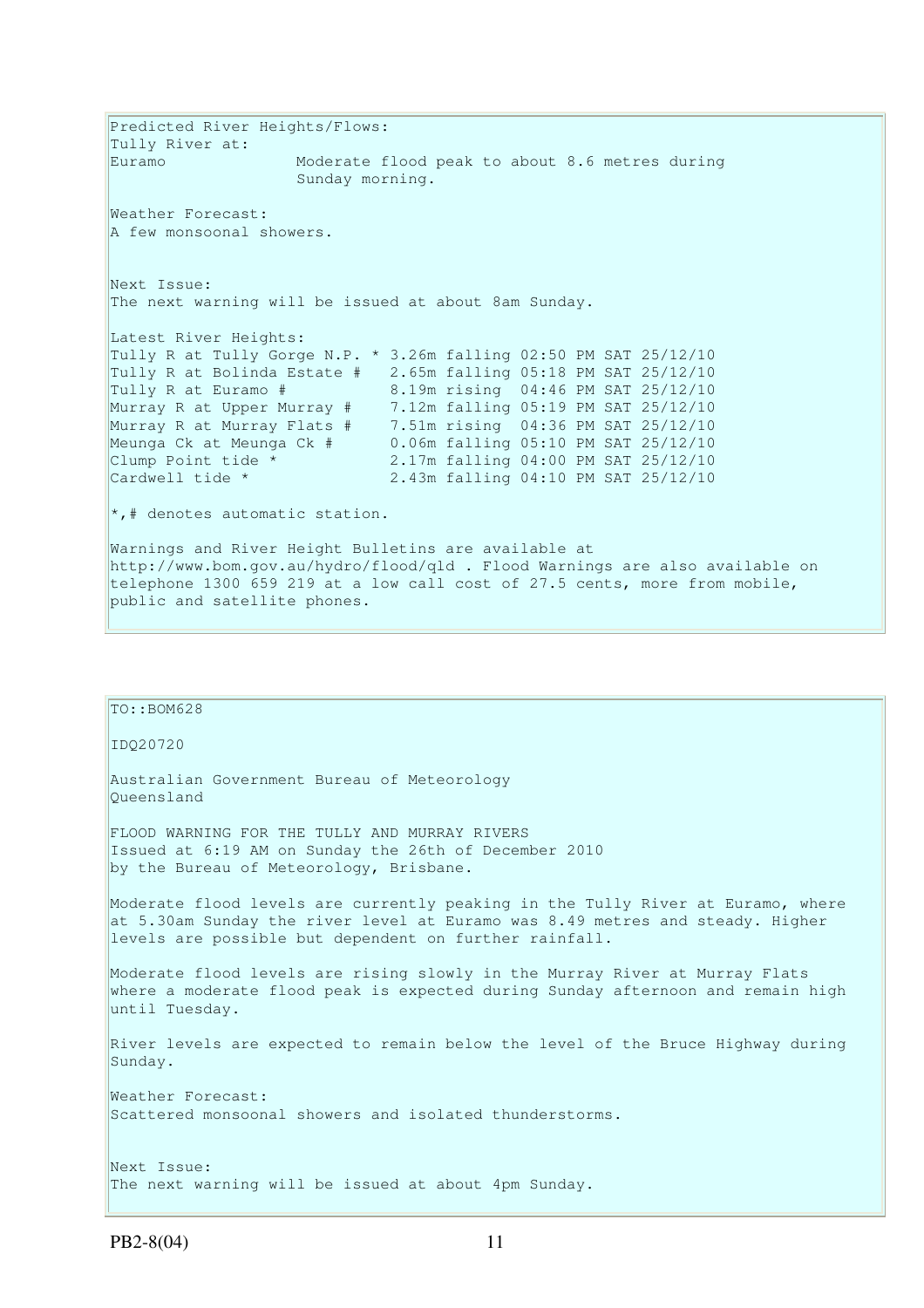Latest River Heights: Tully R at Tully Gorge N.P. \* 2.15m falling  $02:00$  AM SUN 26/12/10<br>Tully R at Bolinda Estate # 1.65m falling  $05:45$  AM SUN 26/12/10 Tully R at Bolinda Estate  $#$  1.65m falling Tully R at Euramo # 8.49m steady 05:29 AM SUN 26/12/10 Murray R at Upper Murray # 4.77m falling 05:32 AM SUN 26/12/10 Murray R at Murray Flats # 7.86m rising 04:44 AM SUN 26/12/10 \*,# from automatic station Warnings and River Height Bulletins are available at http://www.bom.gov.au/hydro/flood/qld . Flood Warnings are also available on telephone 1300 659 219 at a low call cost of 27.5 cents, more from mobile,

public and satellite phones.

```
TO::BOM628 
IDQ20720 
Australian Government Bureau of Meteorology 
Queensland 
FLOOD WARNING FOR THE TULLY AND MURRAY RIVERS 
Issued at 4:09 PM on Sunday the 26th of December 2010 
by the Bureau of Meteorology, Brisbane.
Moderate flood levels are now beginning to fall in the Tully River at Euramo, 
where at 3pm Sunday the river level at Euramo was 8.39 metres and expected to 
fall to minor flood level overnight. 
Major flooding is occurring in the Murray River at Murray Flats. River levels 
are expected to remain high overnight and Monday.
River levels are expected to remain below the level of the Bruce Highway in this 
area. 
Weather Forecast: 
Scattered monsoonal showers and isolated thunderstorms. 
Next Issue: 
The next warning will be issued at about 7am Monday. 
Latest River Heights: 
Latest Kiver Heights:<br>Tully R at Tully Gorge N.P. * 1.92m rising 02:00 PM SUN 26/12/10
Tully R at Bolinda Estate # 1.5m rising 03:02 PM SUN 26/12/10 
Tully R at Euramo # 8.39m falling 03:05 PM SUN 26/12/10 
Murray R at Upper Murray # 4.37m steady 03:13 PM SUN 26/12/10 
Murray R at Murray Flats # 8.01m steady 02:53 PM SUN 26/12/10 
* # denote automatic station.
Warnings and River Height Bulletins are available at 
http://www.bom.gov.au/hydro/flood/qld . Flood Warnings are also available on 
telephone 1300 659 219 at a low call cost of 27.5 cents, more from mobile, 
public and satellite phones.
```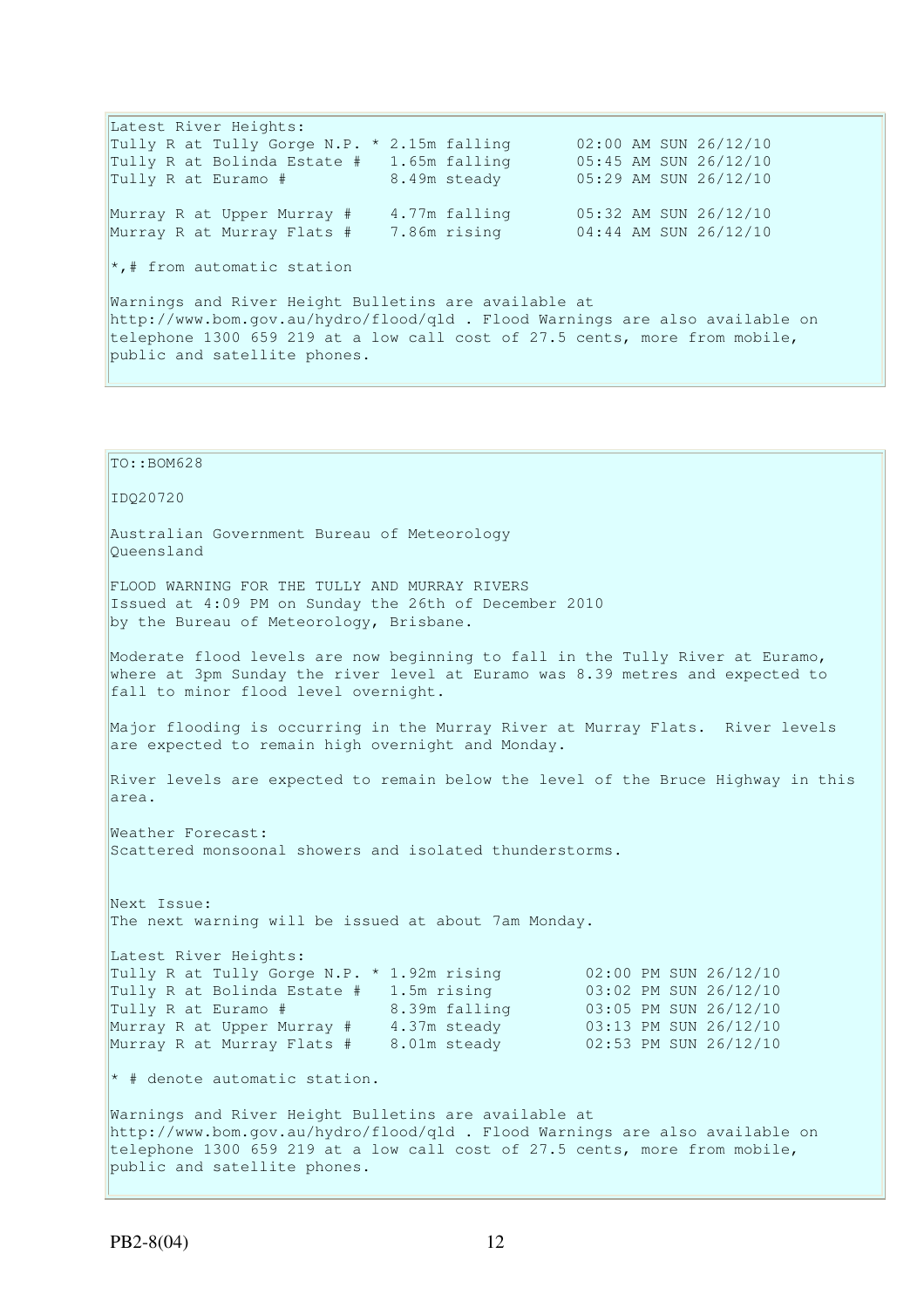TO::BOM628 IDQ20720 Australian Government Bureau of Meteorology Queensland FLOOD WARNING FOR THE TULLY AND MURRAY RIVERS Issued at 7:00 AM on Monday the 27th of December 2010 by the Bureau of Meteorology, Brisbane. Minor flood levels continue to ease in the Tully River at Euramo, where at 6:15am Monday the river level at Euramo was 7.79 metres. Moderate flood levels are easing in the Murray River at Murray Flats. River levels are expected to continue easing in both the Tully and Murray Rivers during Monday. Weather Forecast: Scattered showers and isolated thunderstorms. Next Issue: The next warning will be issued at about 4pm Monday. Latest River Heights: Tully R at Tully Gorge N.P.  $*$  1.73m falling 05:00 AM MON 27/12/10 Tully R at Bolinda Estate  $# 1.30$ m steady  $05:45$  AM MON  $27/12/10$ Tully R at Euramo # 7.79m falling 06:15 AM MON 27/12/10 Murray R at Upper Murray # 4.12m steady 06:13 AM MON 27/12/10 Murray R at Murray Flats # 7.76m steady 05:53 AM MON 27/12/10  $\star$ ,# from automatic station Warnings and River Height Bulletins are available at http://www.bom.gov.au/hydro/flood/qld . Flood Warnings are also available on telephone 1300 659 219 at a low call cost of 27.5 cents, more from mobile, public and satellite phones.

TO::BOM628 IDQ20720 Australian Government Bureau of Meteorology Queensland FLOOD WARNING FOR THE TULLY AND MURRAY RIVERS Issued at 3:24 PM on Monday the 27th of December 2010 by the Bureau of Meteorology, Brisbane. Minor flood levels continue to ease in the Tully River at Euramo, where at 3pm Monday the river level at Euramo was 7.14 metres. Moderate flood levels are easing in the Murray River at Murray Flats.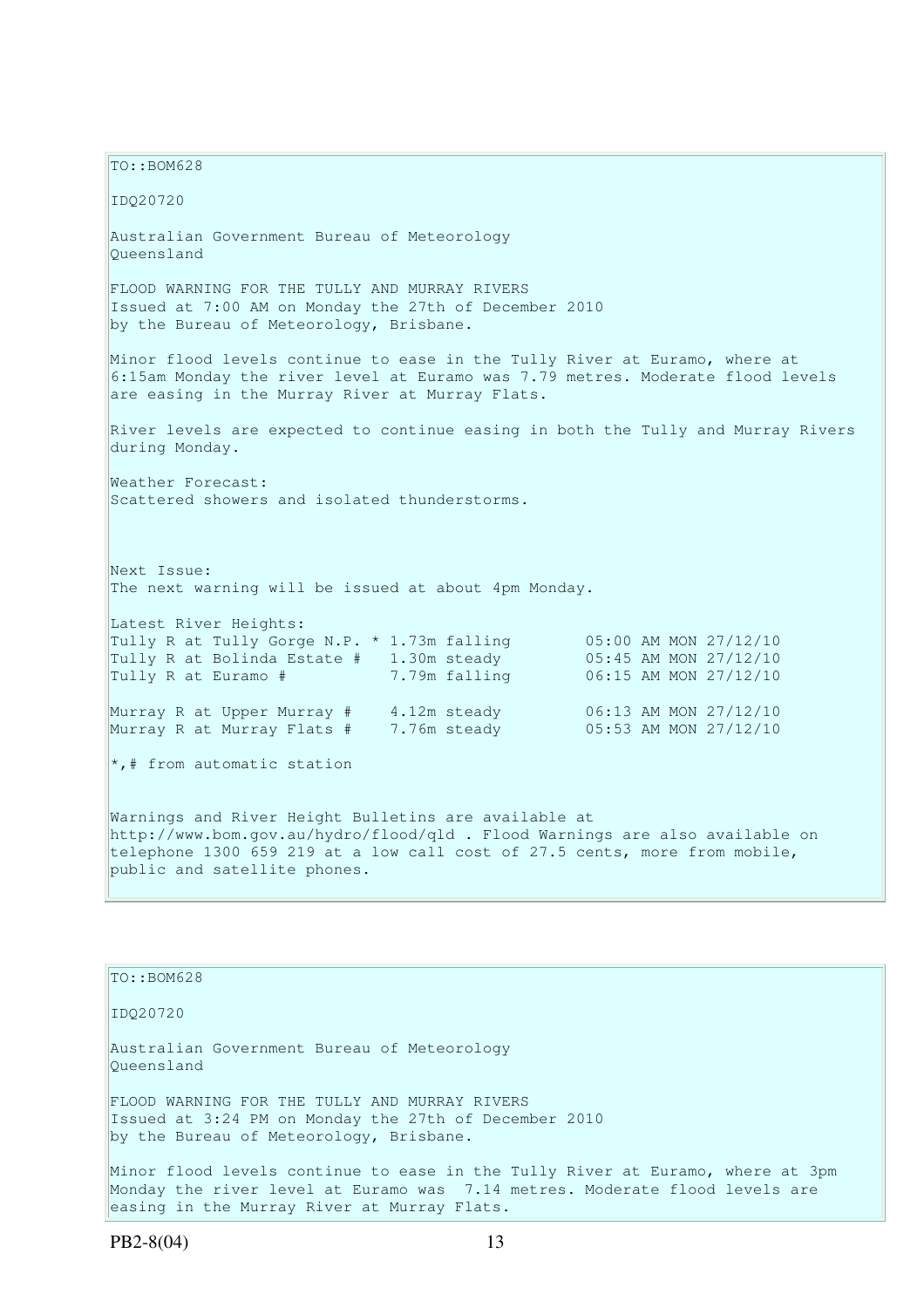River levels are expected to continue easing in both the Tully and Murray Rivers and fall below minor flood level during Tuesday. Weather Forecast: Scattered showers and isolated thunderstorms. Next Issue: The next warning will be issued at 9am Tuesday. Latest River Heights: Tully R at Tully Gorge N.P. \* 1.67m falling 02:00 PM MON 27/12/10 Tully R at Bolinda Estate # 1.25m steady 08:44 AM MON 27/12/10 Tully R at Euramo # 7.14m falling 02:56 PM MON 27/12/10 Murray R at Upper Murray # 3.92m steady 03:13 PM MON 27/12/10 Murray R at Murray Flats # 7.61m steady 02:53 PM MON 27/12/10  $*$ , # denote automatic station. Warnings and River Height Bulletins are available at http://www.bom.gov.au/hydro/flood/qld . Flood Warnings are also available on telephone 1300 659 219 at a low call cost of 27.5 cents, more from mobile, public and satellite phones.

```
TO::BOM628
IDQ20720 
Australian Government Bureau of Meteorology 
Queensland 
FINAL FLOOD WARNING FOR THE TULLY AND MURRAY RIVERS 
Issued at 6:52 AM on Tuesday the 28th of December 2010 
by the Bureau of Meteorology, Brisbane.
Minor flood levels continue to ease in the Murray River at Murray Flats. 
Weather Forecast: 
Scattered showers and isolated thunderstorms.
Next Issue: 
This is the final warning. River Height Bulletins will continue to be issued. 
Latest River Heights: 
Tully R at Tully Gorge N.P. * 1.65m falling 05:00 AM TUE 28/12/10 
Tully R at Bolinda Estate # 1.2m steady 05:44 AM TUE 28/12/10 
Tully R at Euramo # 5.89m falling 06:18 AM TUE 28/12/10 
Murray R at Upper Murray # 3.92m steady 06:13 AM TUE 28/12/10 
Murray R at Murray Flats # 7.16m steady 05:53 AM TUE 28/12/10 
\star,# from automatic station
Warnings and River Height Bulletins are available at 
http://www.bom.gov.au/hydro/flood/qld . Flood Warnings are also available on
```